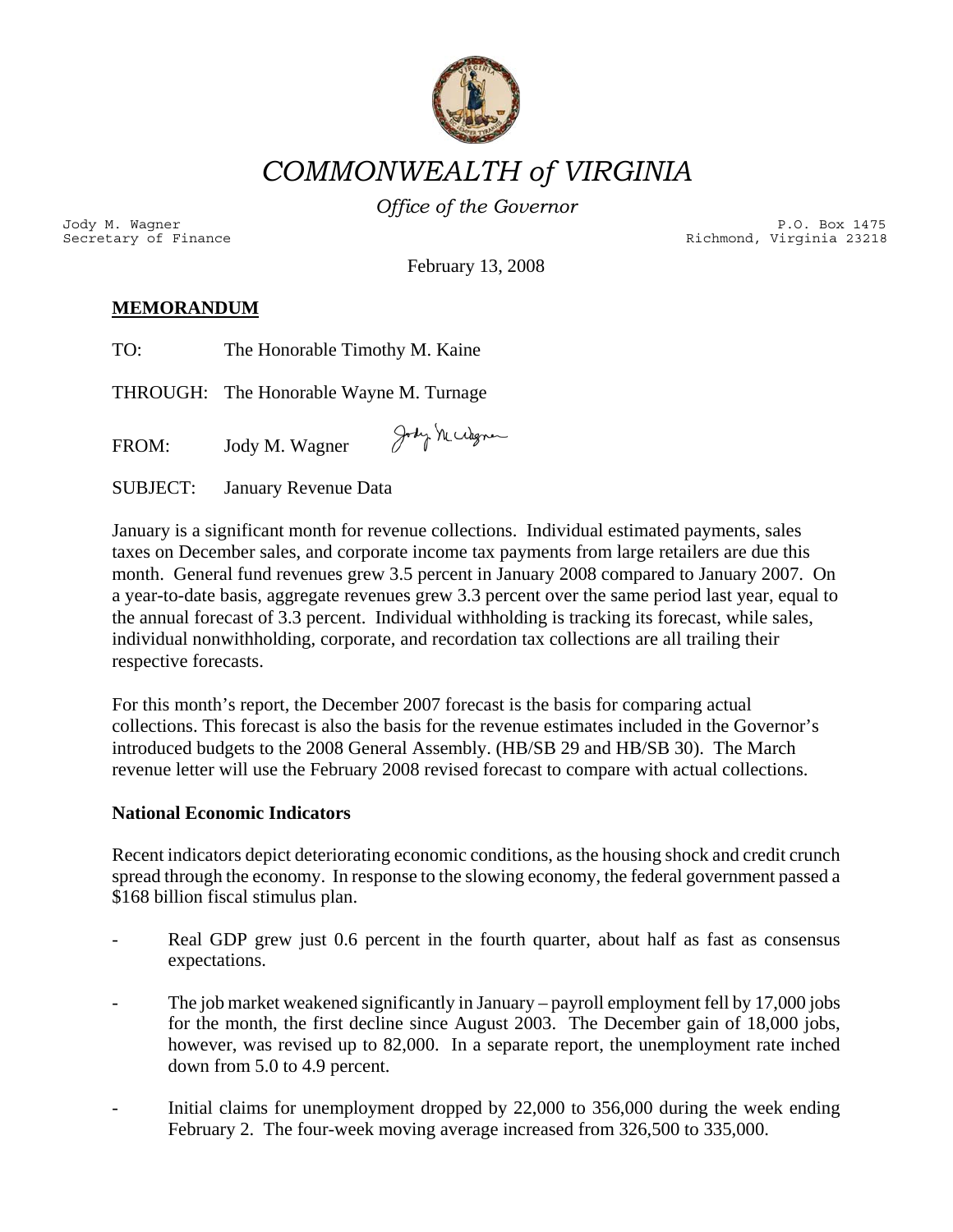- Inflation remained tame in December as the Consumer Price Index increased only 0.3 percent. Core inflation, excluding food and energy, rose by 0.2 percent in December, resulting in growth of 2.4 percent over the same period last year.
- The manufacturing sector remained weak in January. The Institute of Supply Management index rose from 48.4 to 50.7, barely above the expansionary level. The sluggishness in the index is consistent with a stalled economy.
- The Conference Board's index of leading indicators fell 0.2 percent to 136.5 in December, the third consecutive monthly decline. The index is at its lowest level since Hurricane Katrina. Generally, a negative reading for six to nine months is indicative of a recession. The index has declined in four of the last six months, falling at an annualized rate of 1.6 percent.
- The Conference Board's index of consumer confidence fell from 90.6 to 87.9 in January, essentially reversing the December gain. The expectations component caused the decline, as the current conditions component increased. The index remains at a very low level, but appears to have stabilized over the last three months.
- At its January 30 meeting, the Federal Reserve lowered the federal funds rate by 50 basis points. This came after the emergency meeting rate cut of 75 basis points in the previous week. Since it began to loosen monetary policy in September, the Federal Reserve has lowered the rate from 5.25 percent to 3.0 percent.

## **Virginia Economy**

In Virginia, payroll employment grew 1.7 percent in December. Jobs grew by 2.1 percent in Hampton Roads, 1.5 percent in Northern Virginia, and 1.6 percent in the western MSAs. Employment was essentially flat in Richmond-Petersburg, with 0.2 percent growth. The unemployment rate rose slightly, from 3.0 percent to 3.3 percent in December.

The Virginia leading index advanced 0.5 percent in December, its first increase in five months. Two of the three components of the index – auto registrations and initial unemployment claims - contributed to the growth in December. The regional indices rose in all eleven of Virginia's metropolitan areas in December. Northern Virginia saw the largest increase.

### **January Revenue Collections**

General fund revenues grew 3.5 percent in January 2008 compared to January 2007. On a yearto-date basis, revenues grew 3.3 percent over the same period last year, equal to the annual forecast.

*Net Individual Income Tax (65% of general fund revenues)*: Year-to-date net individual income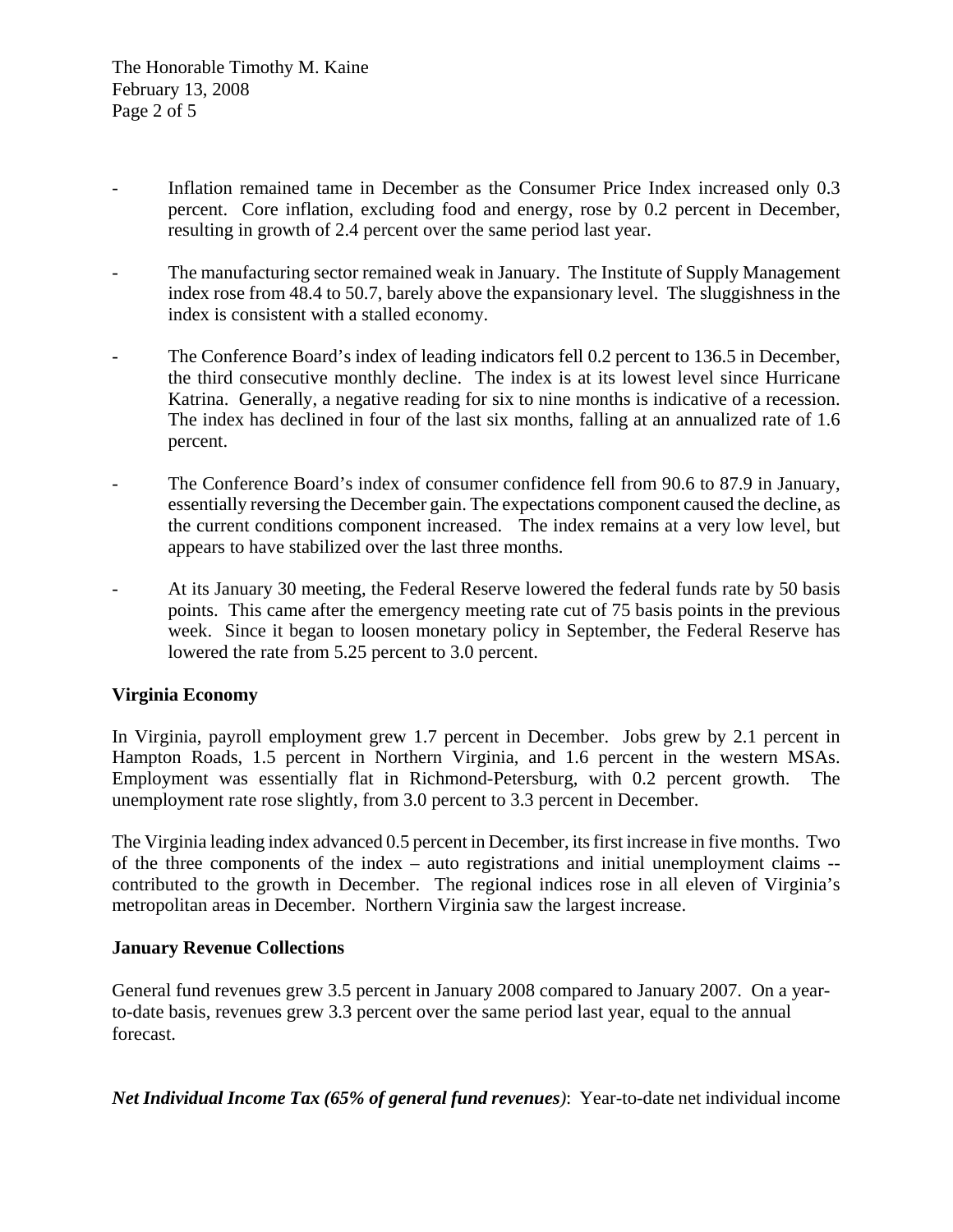The Honorable Timothy M. Kaine February 13, 2008 Page 3 of 5

tax growth is 6.3 percent, slightly below the projected annual growth rate of 6.5 percent, due to the lagging collections of nonwithholding taxes. Performance in each component of individual income tax is as follows:

*Individual Income Tax Withholding (56% of general fund revenues)*: Collections of payroll withholding taxes grew 7.2 percent in January. Year-to-date withholding growth is 5.8 percent, close to the projected annual growth rate of 5.6 percent. This growth rate is supported by payments made in January that normally would not be made until February by some large employers.

*Individual Income Tax Nonwithholding (19% of general fund revenues)*: Collections of nonwithholding in January 2008 increased 12.2 percent from January 2007. Year-to-date, collections in this source are 8.0 percent above the same period last year, lagging the estimate of a 10.0 percent increase.

December and January are significant months for collections in this source, and growth can be distorted by the timing of payments. The two month total in receipts shows a 3.4 percent increase and a significant slowdown from September's 8.1 percent increase.

*Individual Income Tax Refunds*: TAX issued \$83.8 million in individual refunds in January 2008, compared with \$79.4 million in January 2007. Year to date, refunds are 4.0 percent ahead of the same period last year, trailing the annual forecast of a 7.7 percent increase.

*Sales Tax (19% of general fund revenues)*: Collections of sales and use taxes, reflecting December sales, fell 12.4 percent in January. It appears that a significant amount of the holiday shopping occurred in November, since November sales tax collections were up 16.0 percent. On a year-to-date basis, collections of sales and use taxes have increased 1.7 percent, trailing the forecasted growth rate of 2.8 percent. The main holiday shopping season as represented by the two month total, actually fell 0.6 percent for the first time since fiscal year 2003. This marks only the third time since fiscal year 1991 that the two month total was down from the prior year. A more complete picture of the holiday season will be available once February receipts, which reflect January post holiday sales and gift card redemptions, are available.

*Corporate Income Tax (5% of general fund revenues)*: For the first seven months of the year, corporate income tax collections have fallen 22.3 percent from the same period last year, behind expectations of a 15.0 percent decline. Lower corporate estimated payments and a substantial increase in refund activity contributed to the decline.

*Wills, Suits, Deeds, Contracts**(3% of general fund revenues)*: Wills, suits, deeds, and contracts – mainly recordation tax collections – fell 23.5 percent in January as the housing market continued to slow. On a year-to-date basis, collections in this source declined 18.1 percent from last year, compared with the estimate of a 10.7 percent annual decline.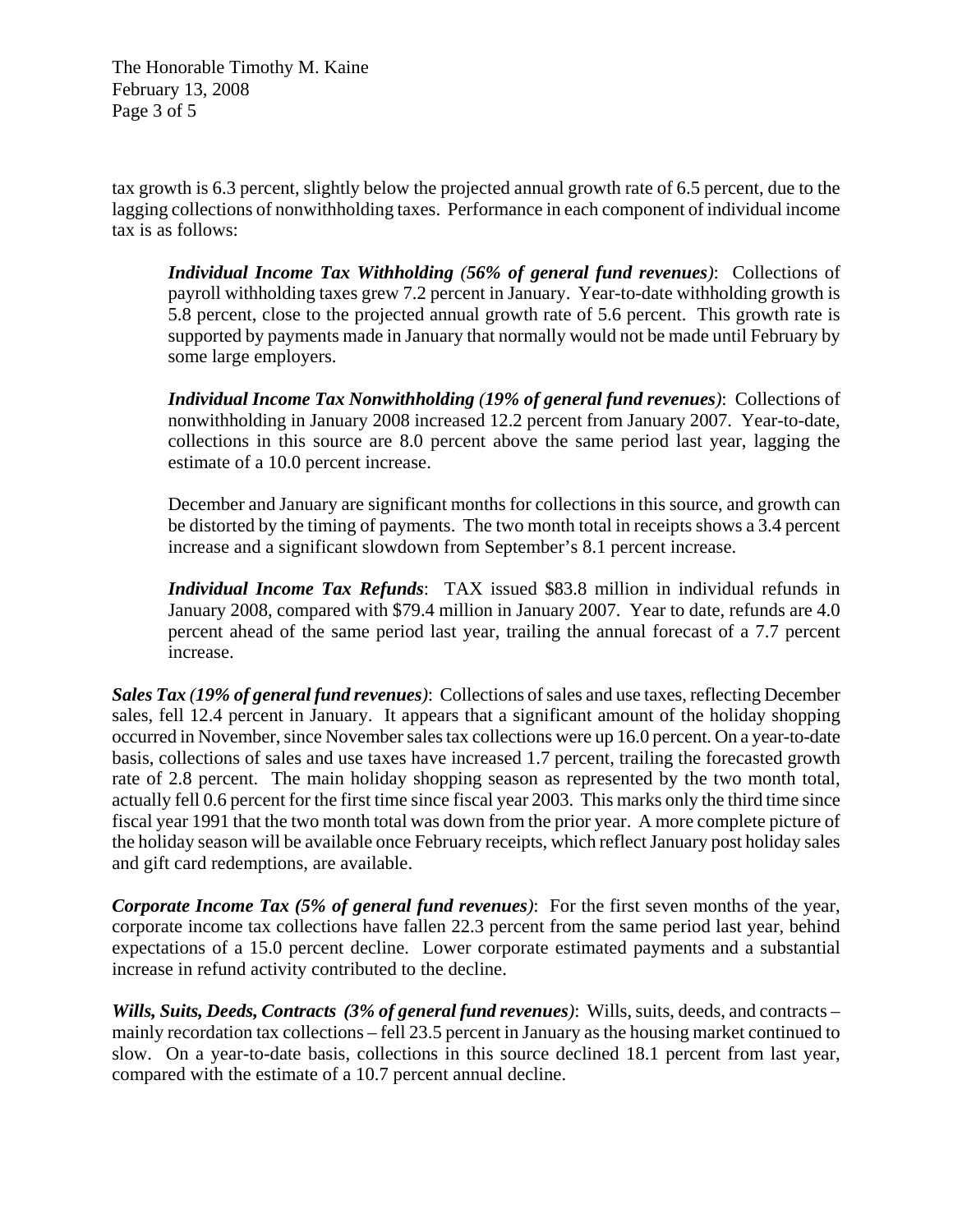The Honorable Timothy M. Kaine February 13, 2008 Page 4 of 5

### **Other Revenue Sources**

The following list provides data on January collections for other revenue sources.

|                                           | Year-to-Date | Annual<br><b>Estimate</b> |
|-------------------------------------------|--------------|---------------------------|
| Insurance Premiums Taxes (2% GF revenues) | 13.4%        | 4.8%                      |
| Interest Income (1% GF revenues)          | 19.9%        | $-0.6%$                   |
| ABC Taxes (1% GF revenues)                | 2.0%         | 5.0%                      |

*All Other Revenue*: Receipts in All Other Revenue grew 5.5 percent in January – \$59.4 million compared with \$56.3 million in January 2007. Most of the increase was in inheritance, gift, and estate taxes -- \$19.7 million compared with \$14.6 million in January 2007. For the fiscal year-todate, collections of All Other Revenue are 7.6 percent ahead of the same period in fiscal year 2007, ahead of the annual estimate of a 5.5 percent decline.

*Lottery Revenues:* Net income totaled \$29.9 million in January 2008 or \$0.7 million less than January 2007. January 2008 was 2.2 percent behind January 2007 as prize payouts were higher than expected. Year-to-date, net income is up 10.7 percent compared to the annual forecast of a 3.7 percent increase. Comparisons to last year are affected because products currently offered (Fast Play Bingo, additional daily games' drawings) were not offered or included in sales and net income results from last year. In addition, jackpot sales were significantly depressed last year because of unusually low advertised jackpots.

## **Summary**

General fund revenues grew 3.5 percent in January 2008 compared to January 2007. On a yearto-date basis, aggregate revenues grew 3.3 percent over the same period last year, equal to the annual forecast of 3.3 percent. Individual withholding is tracking its forecast, while sales, individual nonwithholding, corporate, and recordation tax collections are all trailing their respective forecasts. April and May are the next significant collection months for corporate and individual payments.

Although total general fund revenue collections through January are equal to the annual estimate, the forecast anticipates further weakness in individual and corporate income tax payments, a continued slowdown in sales tax receipts, and continued soft recordation tax receipts as the housing market